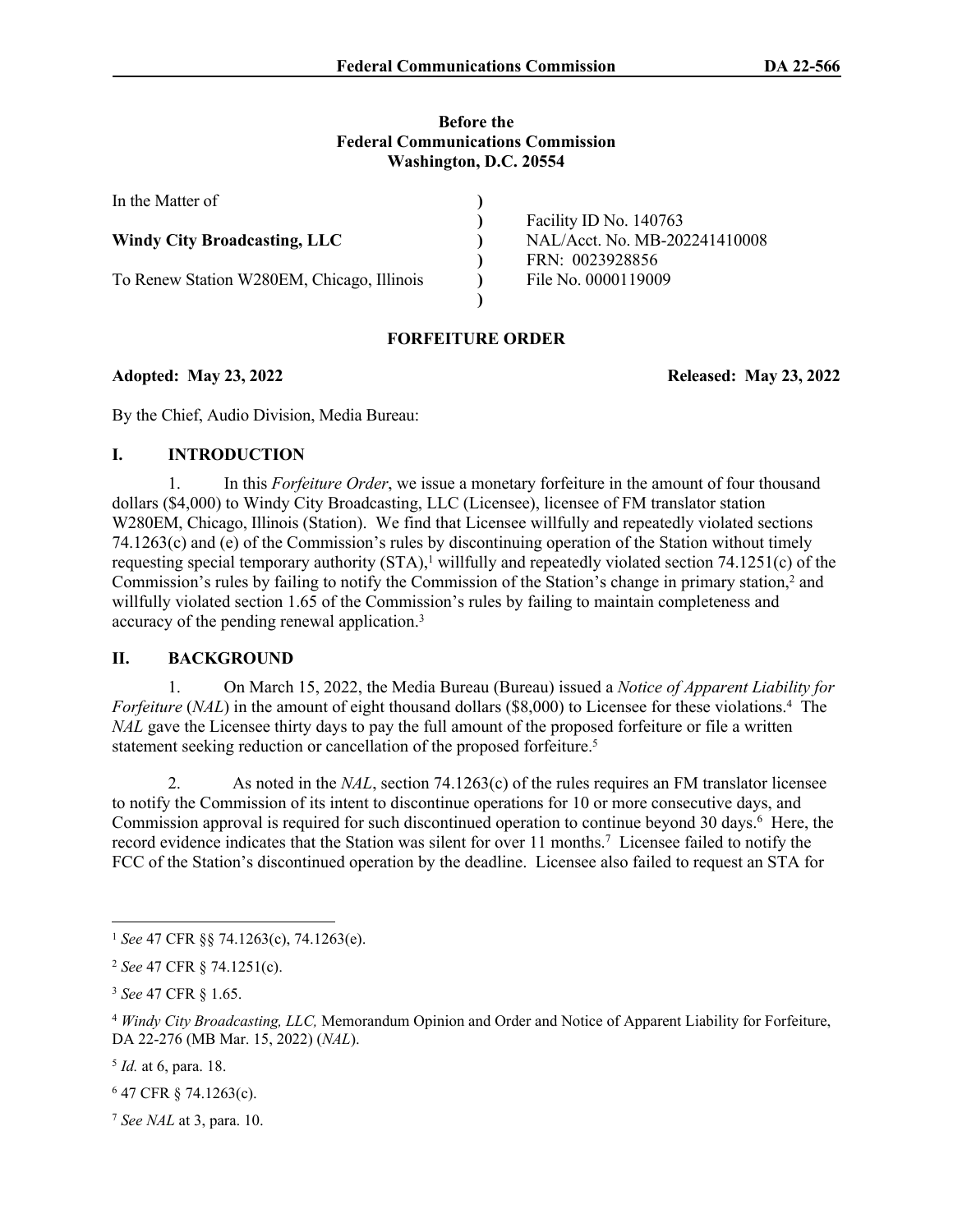the Station to remain silent within 30 days,<sup>8</sup> in violation of section 74.1263(e) of the rules.<sup>9</sup>

3. Section 74.1251(c) of the rules requires that changes in the primary FM station being retransmitted by a translator must be submitted to the FCC in writing.<sup>10</sup> Licensee did not rebroadcast its authorized primary station for some period of time, and did not notify the Commission of this change in the Station's primary station.

4. Finally, under section 1.65 of the rules, an applicant is responsible for the continuing accuracy and completeness of the information furnished in a pending application or in Commission proceedings involving a pending application.<sup>11</sup> Whenever the information furnished in a pending application is no longer substantially accurate and complete in all significant respects, the applicant must, as promptly as possible and in any event within 30 days, amend the application so as to furnish the additional or correct information.<sup>12</sup> Licensee failed to timely amend the renewal application after the information furnished on it was no longer substantially accurate. Accordingly, we issued the *NAL*.

5. On April 13, 2022, the Licensee submitted a written response in which it did not dispute that it had violated the rules but requested that we reduce or cancel the proposed forfeiture based on the Licensee's claimed inability to pay it.<sup>13</sup> The Response included copies of Licensee's federal tax returns for 2018, 2019, and 2020 in support of this request.

### **III. DISCUSSION**

6. The forfeiture amount proposed in this case was assessed in accordance with section 503(b) of the Communications Act of  $\hat{1}93\hat{4}$ , as amended (Act),<sup>14</sup> section 1.80 of the rules,<sup>15</sup> and the Commission's *Forfeiture Policy Statement*. <sup>16</sup> In assessing forfeitures, section 503(b)(2)(E) of the Act requires that we take into account the nature, circumstances, extent and gravity of the violation and, with respect to the violator, the degree of culpability, any history of prior offenses, ability to pay, and such other matters as justice may require.<sup>17</sup>

7. As noted in the *NAL*, the Commission will not consider reducing or canceling a forfeiture in response to claimed inability to pay unless the respondent submits: (1) federal tax returns for the most recent three-year period; (2) financial statements prepared according to generally accepted accounting practices; or (3) some other reliable and objective documentation that accurately reflects the respondent's

<sup>10</sup> 47 CFR § 74.1251(c).

<sup>11</sup> 47 CFR § 1.65.

<sup>12</sup> *Id*.

<sup>14</sup> 47 U.S.C. § 503(b).

<sup>15</sup> 47 CFR § 1.80.

 $17$  47 U.S.C. § 503(b)(2)(E).

<sup>8</sup> In the *NAL*, we found that Licensee requested an STA over 3 months late. *See Id.*

<sup>9</sup> 47 CFR § 74.1263(e).

<sup>13</sup> Response to Notice of Apparent Liability for Forfeiture of Windy City Broadcasting, LLC (dated Apr. 13, 2022) (Response).

<sup>16</sup> *See Forfeiture Policy Statement and Amendment of Section 1.80(b) of the Rules to Incorporate the Forfeiture Guidelines*, Report and Order, 12 FCC Rcd 17087, 17113-15 (1997) *(Forfeiture Policy Statement), recon. denied*, 15 FCC Rcd 303 (1999).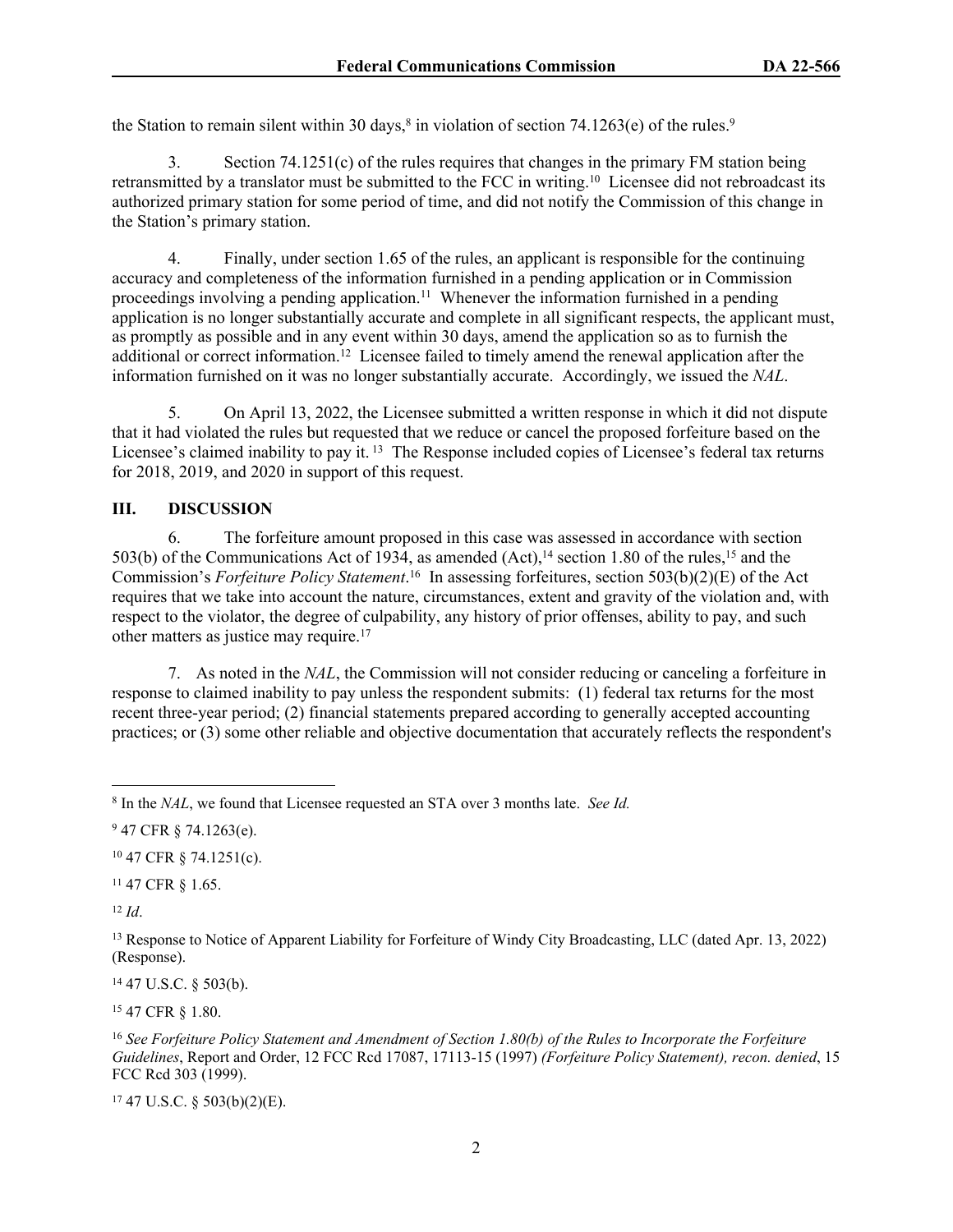current financial status.<sup>18</sup> Any claim of inability to pay must specifically identify the basis for the claim by reference to the financial documentation submitted.<sup>19</sup> In general, a licensee's gross revenues are the best indicator of its ability to pay a forfeiture. We recognize that, in some cases, other financial indicators, such as net losses, may also be relevant.<sup>20</sup> If gross revenues are sufficiently great, however, the mere fact that a business is operating at a loss does not by itself mean that it cannot afford to pay.<sup>21</sup>

8. Here, the Licensee has provided us with federal tax return schedules for the years 2018, 2019, and  $2020<sup>22</sup>$  These returns show gross revenues of \$50,000, \$150,000, and \$115,000, respectively, while the Station operated at a loss of \$68,803 in 2019 and a loss of \$96,462 in 2020. The forfeiture in this case (\$8,000), would constitute approximately 7.6% percent of Licensee's average gross revenues. In considering claims of financial hardship, the range of forfeitures that the Commission has deemed reasonable generally average about five percent of the violator's gross annual income and have not exceeded eight percent thereof,<sup>23</sup> although a forfeiture equal to five percent of gross revenues has been found to be excessive where a licensee operated at a significant loss.<sup>24</sup> Consistent with these cases, we are unwilling to cancel the forfeiture altogether. Instead we find that given Licensee's average gross revenue and operating losses, a reduction in the total forfeiture amount to \$4,000, approximately four percent of Licensee's average annual gross revenue, is appropriate for the violations involved in this case.<sup>25</sup>

9. We have considered Licensee's Response and the record of this case in light of the above statutory factors, our rules, and the *Forfeiture Policy Statement*. We conclude that Licensee willfully<sup>26</sup>

<sup>20</sup> *PJB Communications of Virginia, Inc.*, Memorandum Opinion and Order, 7 FCC Rcd 2088, 2089 (1992).

<sup>21</sup> *Id.*

<sup>22</sup> The Licensee has also provided us with financial documentation for the years 2019, 2020, and 2021. However, we consider Licensee's tax returns as the most reliable financial information. *See Coleman Enterprises, Inc.*, 15 FCC Rcd 24385, 24389 (2000) (considering tax returns to be the most reliable financial information provided by licensee, as compared to unaudited cash flow statements and bank summaries).

<sup>23</sup> *Zuma Beach FM Emergency and Community Broadcasters, Inc.*, 34 FCC Rcd 5302, 5304 (MB 2019).

<sup>24</sup> *See Valley Air, LLC*, Letter, 24 FCC Rcd 5505 (MB 2009) (cancelling a \$4,000 forfeiture after finding that the amount was reasonable given licensee's gross revenues of \$75,167, \$90,106, and \$69,330, but finding amount would pose a financial hardship where licensee lost \$345,000 during the same period).

<sup>25</sup> *See Hawkins Broadcasting Company*, 25 FCC Rcd 12519, 12521 (MB 2010) (reducing a forfeiture amount from \$7,000 to \$4,000 where the proposed forfeiture amount would have constituted approximately 7 percent of the licensee's average gross revenues and licensee operated with significant loss), citing *CARE Broadcasting, Inc.*, Forfeiture Order, 24 FCC Rcd 1411 (MB 2010) (reducing forfeiture amount from \$14,000 to \$3,400 where the proposed forfeiture amount would have constituted approximately 11 percent of Licensee's average gross revenues).

<sup>26</sup> Section 312(f)(1) of the Act defines "willful" as "the conscious and deliberate commission or omission of [any] act, irrespective of any intent to violate" the law. 47 U.S.C. § 312(f)(1). The legislative history of section 312(f)(1) of the Act clarifies that this definition of willful applies to Sections 312 and 503(b) of the Act, H.R. REP. No. 97- 765, 51 (Conf. Rep.), and the Commission has so interpreted the terms in the Section 503(b) context. *See Southern California*, 6 FCC Rcd at 4387-88.

<sup>18</sup> *See NAL* at 8, para. 22.

<sup>19</sup> *See Discussion Radio, Inc.,* Memorandum Opinion and Order and Notice of Apparent Liability, 19 FCC Rcd 7433, 7441 (2004), *modified,* Memorandum Opinion and Forfeiture Order, 24 FCC Rcd 2206 (MB 2009) (reducing forfeiture amount after review of submitted federal tax returns demonstrated a financial hardship).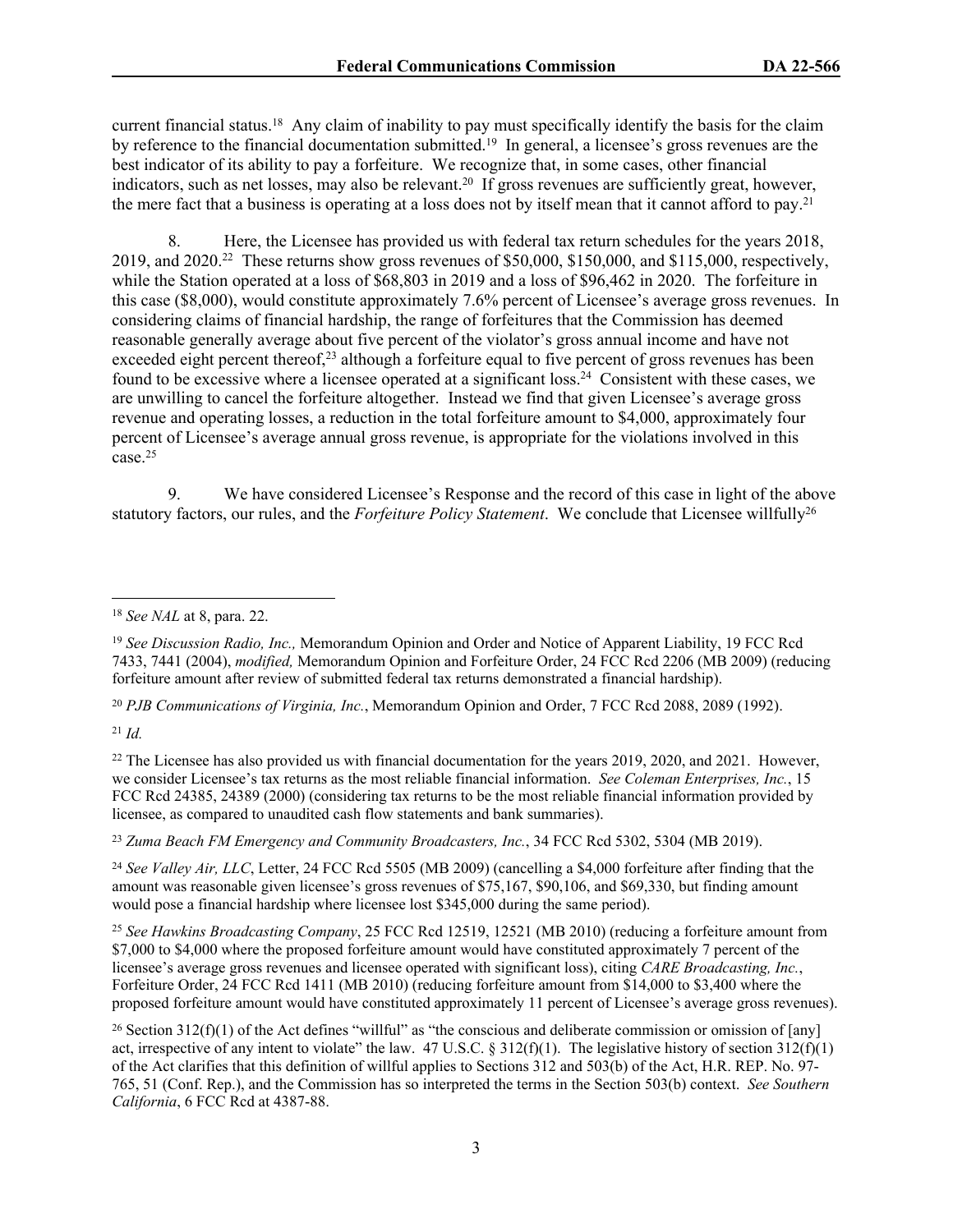and repeatedly<sup>27</sup> violated sections 74.1263(c) and (e), 74.1251(c), and 1.65 of the Commission's rules.<sup>28</sup> However, for the reasons set forth above, we find that reducing the forfeiture to four thousand dollars (\$4,000) is warranted.

### **IV. ORDERING CLAUSES**

10. Accordingly, **IT IS ORDERED**, pursuant to section 503(b) of the Communications Act of 1934, as amended, and sections 0.283 and 1.80 of the Commission's rules,<sup>29</sup> that Windy City Broadcasting, LLC **SHALL FORFEIT** to the United States the sum of four thousand dollars (\$4,000) for willfully and repeatedly violating sections 74.1263(c) and (e),  $74.1251(c)$ , and 1.65 of the Commission's rules.

11. Payment of the forfeiture must be made by credit card, ACH (Automated Clearing House) debit from a bank account using CORES (the Commission's online payment system),<sup>30</sup> or by wire transfer. Payments by check or money order to pay a forfeiture are no longer accepted. Below are instructions that payors should follow based on the form of payment selected: $31$ 

- Payment by wire transfer must be made to ABA Number 021030004, receiving bank TREAS/NYC, and Account Number 27000001. A completed Form 159 must be faxed to the Federal Communications Commission at 202-418-2843 or e-mailed to [RROGWireFaxes@fcc.gov](mailto:RROGWireFaxes@fcc.gov) on the same business day the wire transfer is initiated. Failure to provide all required information in Form 159 may result in payment not being recognized as having been received. When completing FCC Form 159, enter the Account Number in block number 23A (call sign/other ID), enter the letters "FORF" in block number 24A (payment type code), and enter in block number 11 the  $FRN(s)$  captioned above (Payor  $FRN$ ).<sup>32</sup> For additional detail and wire transfer instructions, go to [https://www.fcc.gov/licensing](https://www.fcc.gov/licensing-databases/fees/wire-transfer)[databases/fees/wire-transfer.](https://www.fcc.gov/licensing-databases/fees/wire-transfer)
- Payment by credit card must be made by using the Commission's Registration System (CORES) at<https://apps.fcc.gov/cores/userLogin.do>. To pay by credit card, log-in using the FCC Username associated to the FRN captioned above. If payment must be split across FRNs, complete this process for each FRN. Next, select "Manage Existing FRNs | FRN Financial | Bills & Fees" from the CORES Menu, then select FRN Financial and the view/make payments option next to the FRN. Select the "Open Bills" tab and find the bill number associated with the NAL/Acct. No. The bill number is the NAL Acct. No. (e.g., NAL/Acct. No. 1912345678 would be associated with FCC Bill Number 1912345678). After selecting the bill for payment, choose the "Pay by Credit Card" option. Please note that there is a \$24,999.99 limit on credit card transactions.

<sup>&</sup>lt;sup>27</sup> Section 312(f)(2) of the Act defines "repeated" as "the commission or omission of [any] act more than once or, if such commission or omission is continuous, for more than one day." 47 U.S.C. § 312(f)(2). *See also Southern California*, 6 FCC Rcd at 4388 (applying this definition of repeated to Sections 312 and 503(b) of the Act).

<sup>28</sup> 47 CFR §§ 74.1263(c), 74.1263(e), 74.1251(c), 1.65.

<sup>29</sup> 47 U.S.C. § 503(b); 47 C.F.R. §§ 0.283, 1.80.

<sup>30</sup> Payments made using CORES do not require the submission of an FCC Form 159.

<sup>&</sup>lt;sup>31</sup> For questions regarding payment procedures, please contact the Financial Operations Group Help Desk by phone at  $1-877-480-3201$  (option #6), or by e-mail at [ARINQUIRIES@fcc.gov.](mailto:ARINQUIRIES@fcc.gov)

<sup>32</sup> Instructions for completing the form may be obtained at<https://www.fcc.gov/Forms/Form159/159.pdf>.